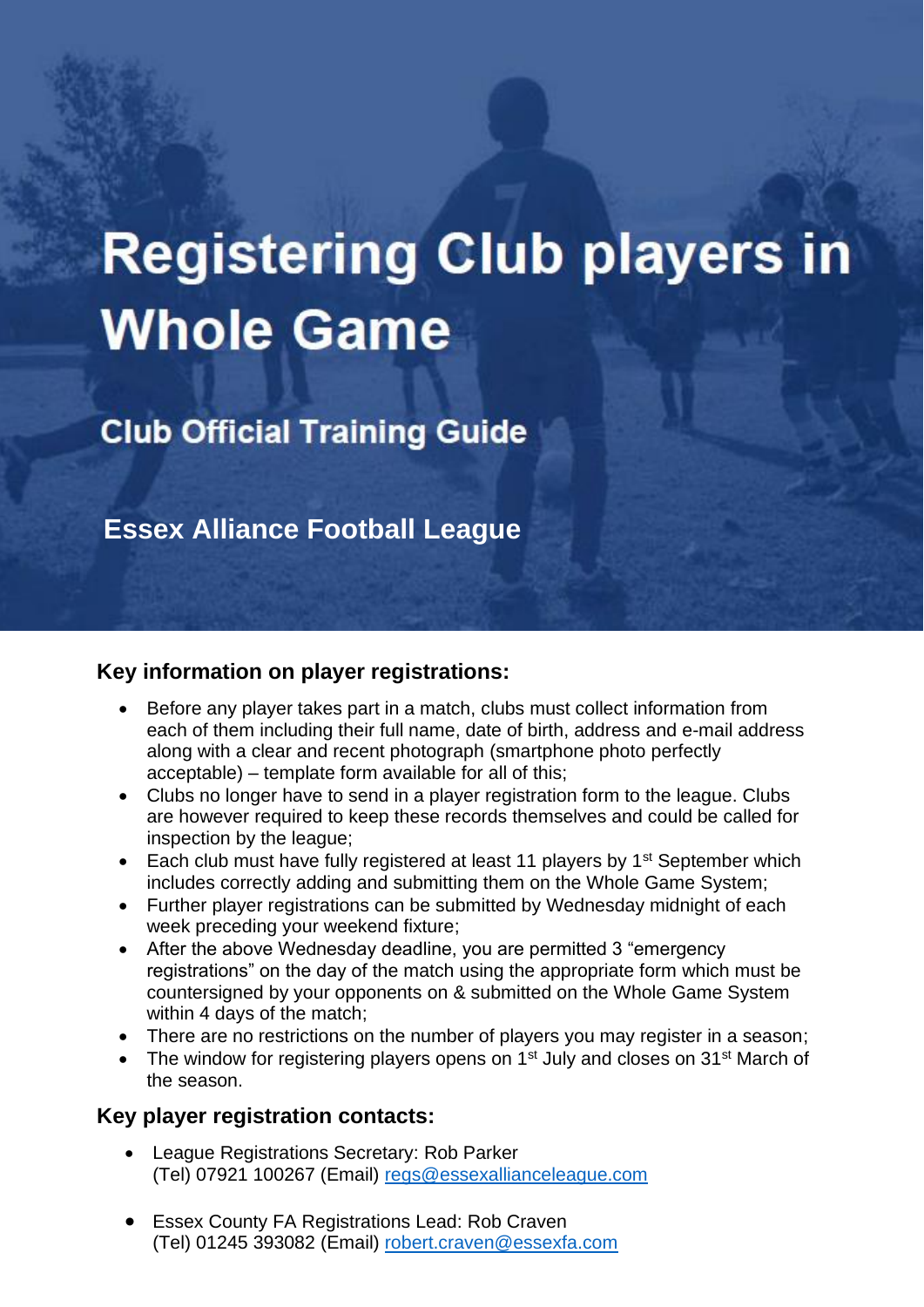## SECTION 1: ACCESSING AND LOGGING INTO WGS

To access the Whole Game System, please visit [https://wholegame.thefa.com](https://wholegame.thefa.com/) where you will be asked to enter your Email along with your Password before selecting Sign In.



If you are unaware of your password, please select the **Forgotten password?** link. The system will ask you to enter your **Email** and should guide you through the process of resetting your account.

|  | We need to send you a code to verify your email<br>address. |  |
|--|-------------------------------------------------------------|--|
|  | Email                                                       |  |
|  | <b>SEND CODE</b><br><b>CANCEL</b>                           |  |
|  |                                                             |  |

Once you have logged in, select your club role from the tabs at the top of the screen, then select Player Registrations from the menu down the left of the page.



If you do not see the Player Registration button on the menu, please check with your Club Secretary or with your County FA that you have been given the required role within the system as, without that role assigned, you will be unable to proceed any further.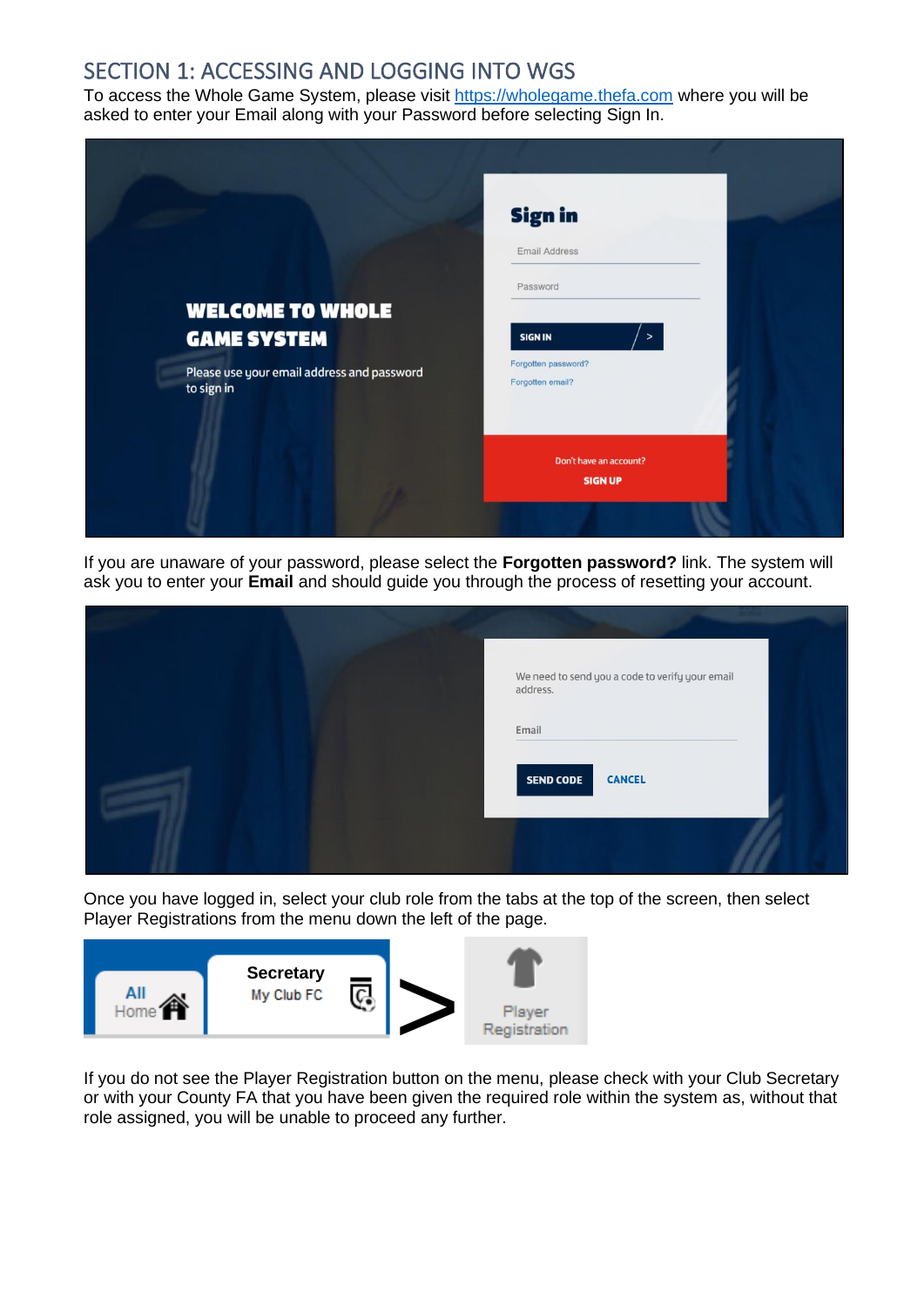## SECTION 2: SEARCH FOR / ADD NEW PLAYERS

When you access the Player Registration page for your club, you will see listed any players who have been previously associated with your club through Whole Game System, for example, those who have been cautioned or sent-off in the past. Of course, if you are a new club, this list will be empty.

In addition, there is functionality to search for a player at the bottom of the screen, to allow you to identify and add any players who are also members of your club, but are not currently linked to them within Whole Game System. These players may well already have a FAN record, so you will need to search for them first, and only create a new record if you cannot find an existing FAN record.

To search for a new player, click on the Search for Player button at the bottom of the screen. This will take you to the Add Players screen where you can search to see if the player has an existing FAN record.



| <b>Add Players</b>                    |                      |   |          |
|---------------------------------------|----------------------|---|----------|
| Find players to register and transfer |                      |   |          |
| FULL NAME / FAN                       | <b>DATE OF BIRTH</b> |   |          |
| Danny Williams                        | 1/03/1966            | ⊞ | Postcode |
|                                       |                      |   | Q Search |

When you search for a player, name or FAN, plus Date of Birth are mandatory. We recommend that the first search you make DOES NOT include the postcode. If this search results in a single FAN record being matched to the criteria you have provided, the player concerned will be returned, and may be added to your club by clicking on "Add Player".

| <b>Add Players</b>                    |               |   |              |
|---------------------------------------|---------------|---|--------------|
| Find players to register and transfer |               |   |              |
| FULL NAME / FAN                       | DATE OF BIRTH |   |              |
| Danny Williams                        | 11/03/1966    | m | Postcode     |
|                                       |               |   | Q Search     |
| Danny Williams (50)<br>Current Clubs: |               |   | + Add Player |

NOTE: If a player that the club wishes to add is already registered with another club in the current season and that club has teams that play on the same day as your team (Sat/Sat, Sun/Sun, Midweek/Mid-week), a Notice of Approach must be made and declaration of such made in the WGS.

If you cannot find any matches for the player concerned, and you have tried any relevant variations on their name (e.g. if you cannot find Danny Williams, try searching for Dan Williams and Daniel Williams). If you are confident that the player concerned does not already have a FAN record then you can proceed to "Create new player", highlighted below.

| <b>Add Players</b>                    |               |   |                                                              |
|---------------------------------------|---------------|---|--------------------------------------------------------------|
| Find players to register and transfer |               |   |                                                              |
| FULL NAME / FAN                       | DATE OF BIRTH |   |                                                              |
| Danny Thomas                          | 25/12/1988    | ⊞ | Postcode                                                     |
|                                       |               |   | Q Search                                                     |
|                                       |               |   | can't find the player you are looking for? create new player |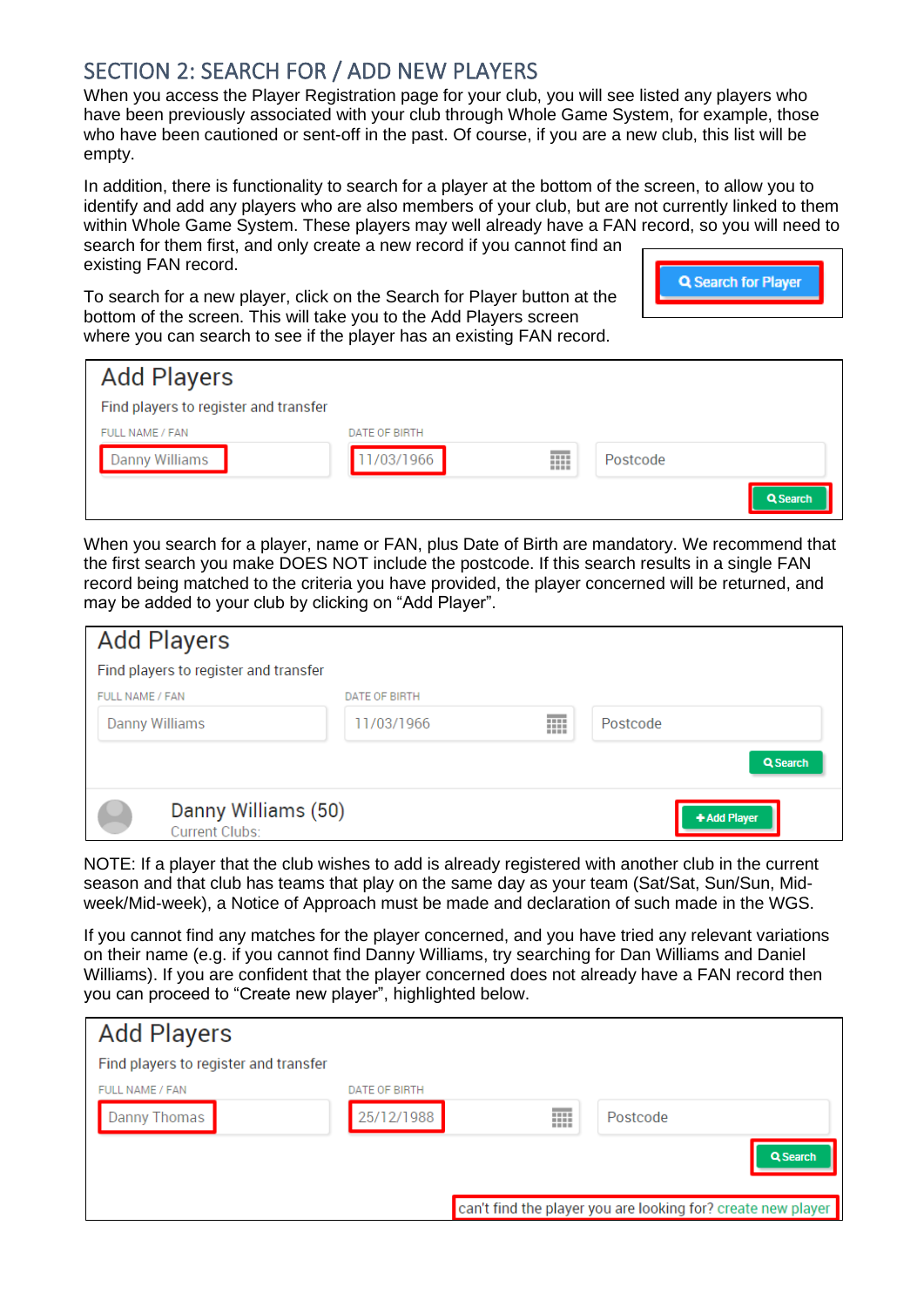The first half of the screen to add a new player will confirm the first name, last name and date of birth of the player concerned, and ask you to confirm the gender of the player concerned. You then need to enter the home postcode for the player and select the full address from the popup that follows then provide the player's e-mail address.

| <b>Player Details</b><br>FIRST NAME * |   | <b>Contact Details</b>                                                    |  |
|---------------------------------------|---|---------------------------------------------------------------------------|--|
| Danny                                 |   | Postcode                                                                  |  |
| LAST NAME *                           |   | Lookup address                                                            |  |
| Thomas                                |   |                                                                           |  |
| DATE OF BIRTH *                       |   | <b>Telephone Number</b>                                                   |  |
| 25/12/1988                            | 丽 | <b>Mobile</b><br>Home<br>Office                                           |  |
| <b>Email Address</b>                  |   | Wembley National Stadium Ltd, Wembley Stadium, WEMBLEY, Middlesex HA9 0WS |  |
| Personal<br>Work                      |   |                                                                           |  |
| GENDER*<br><b>Male</b><br>Female      |   |                                                                           |  |
|                                       |   | OK   Cancel                                                               |  |

For the 2020/21 season, a clear photograph must also be provided to further identify the player. This can be a simple photo taken on a camera phone but must clearly identify the individual (no hats etc) and be recent. You will be prompted to select the most appropriate area of the image.



Once you have provided all of the required information, scroll to the bottom and select one of two "Save" options depending on how you will be collecting the player's consent to join your club. If you have provided an e-mail address and wish to collect their consent to play for your club electronically, choose "Save Player & Request Online Consent" and an e-mail notification will be sent to the player to respond to. If you have obtained consent in paper format, choose "Save This Player".

| Save Player & Request Online Consent | <b>Save This Player</b> |
|--------------------------------------|-------------------------|
|--------------------------------------|-------------------------|

Once the player has been created, the player will be added to your list of Players. Note that it may take a few minutes or hours for their FAN to be generated, so if a player initially is shown with a FAN of #0 do not worry, this will be updated in due course.

| Players - 11              |                                                                                                                                                                                                              |           |               |
|---------------------------|--------------------------------------------------------------------------------------------------------------------------------------------------------------------------------------------------------------|-----------|---------------|
| 狟                         | Filter by name, FAN                                                                                                                                                                                          |           |               |
| Team $\blacktriangledown$ | League $\blacktriangledown$ County Registration $\blacktriangledown$ League Registration $\blacktriangledown$ Gender $\blacktriangledown$ Age Group $\blacktriangledown$ Consent Status $\blacktriangledown$ |           | clear filters |
|                           | Danny Thomas (29)<br><b>Consent: Not Requested</b>                                                                                                                                                           | #60143990 |               |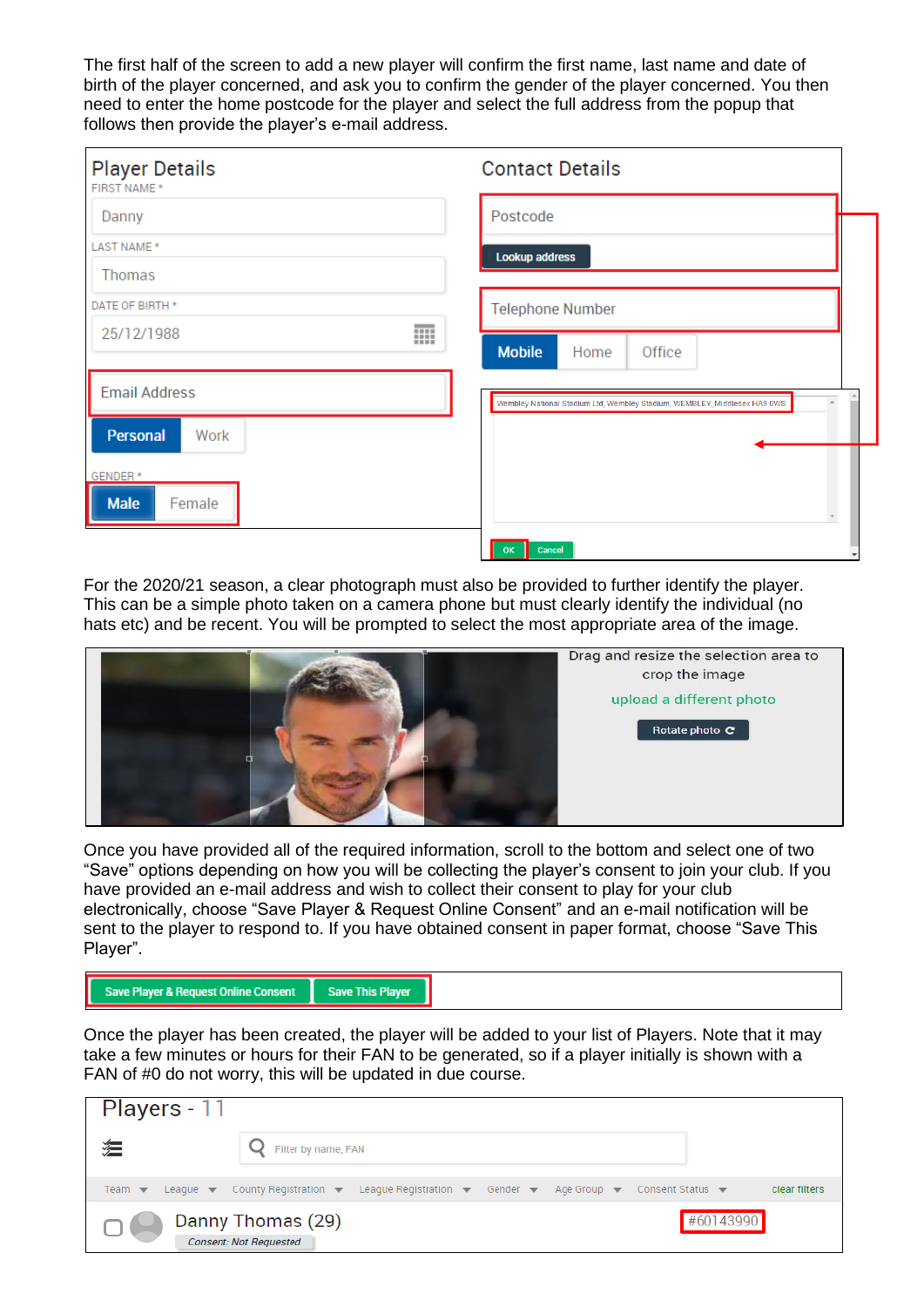# SECTION 3: ASSIGNING NEW PLAYERS TO TEAMS

Once a new player has been added to your club, you may then also assign them to one or more teams within your club. From your main view of Players, select one or more players by checking the box alongside their names.

| $\frac{1}{\sqrt{2}}$ | Players - 11                                          |                                                                                                                           |               |
|----------------------|-------------------------------------------------------|---------------------------------------------------------------------------------------------------------------------------|---------------|
| Discipline           |                                                       | Filter by name, FAN                                                                                                       |               |
| E.                   | Team $\blacktriangledown$ League $\blacktriangledown$ | County Registration $\bullet$ League Registration $\bullet$ Gender $\bullet$ Age Group $\bullet$ Consent Status $\bullet$ | clear filters |
| Matches              | $\overline{\mathbf{Q}}$                               | Henry Alexander (35)<br><b>Consent: Not Requested</b>                                                                     | #814042       |
| Club Officials       |                                                       | <b>County: Not Requested</b><br>County: Kent FA                                                                           |               |

At the top of the screen, a ribbon will pop down with various options to select. In this instance, you will choose the option to "Assign to Teams".

**Assign To Teams** 

A pop-up box will appear, firstly to confirm that the individual has international clearance (where applicable) and which of the teams the player concerned is eligible to play for. This will be based on the age and gender of the player, along with the age group and the gender for the team concerned, which will have been set when the club affiliated with their County FA. If you cannot see a team which you expect to see, you will need to check whether they have been affiliated correctly with your County FA.

| Assign To Teams                                                                                                                        |  |  |  |  |
|----------------------------------------------------------------------------------------------------------------------------------------|--|--|--|--|
| Danny Thomas(60143990) can play for age ranges U21, U23, Open Aged<br>and male teams. These are the teams that player can be added to. |  |  |  |  |
| Filter by team name                                                                                                                    |  |  |  |  |
| Wembley Albion First (Open Aged)                                                                                                       |  |  |  |  |
| cancel<br><b>Add Players to Selected Teams</b>                                                                                         |  |  |  |  |

Select the team or teams required and click on "Add Players to Selected Teams". The player(s) concerned will be added to the team(s) selected, and this will be shown on your main view of Players within the club. Each team will also have a button alongside it which allows the club to remove the player from that team if required.

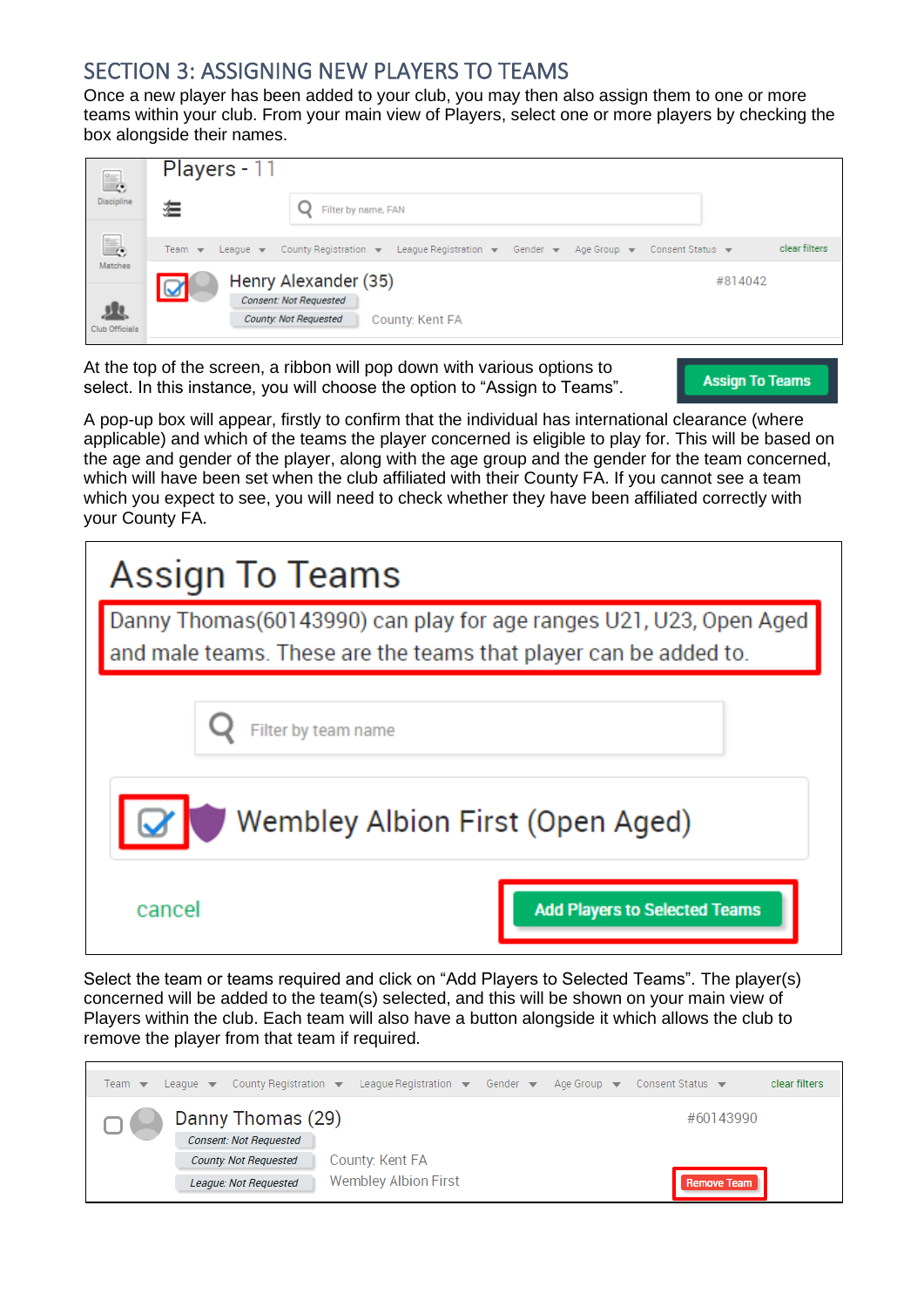# SECTION 4: UPDATING EXISTING PLAYERS

If you were in the league last season or with another WGS administered competition, you will already have a number of players already connected to your club. It should be noted though that these players will need to re-consent to play for you and be re-submitted to the league as registrations only last for one season.

Firstly, over the summer, it is prudent to **detach any players** from your club who are no longer going to be involved. This can be done from the "Player Registration" tab by selecting (ticking) the appropriate player and choosing "Detach from Club" from the pop-down menu.



With new rules being implemented this coming season, most existing players will **require updating** with a need to have an e-mail address provided and for a clear and recent photo uploaded to their record. In order to do this, click on the name of the player in your Player Registration tab to access to their full record then click on "Edit details" when the next page loads.



You will then be presented with the player's full profile page where you can update their contact information, provide an e-mail address and provide a clear and recent photo. The most relevant sections are identified below:

| <b>FIRST NAME</b>         | <b>Contact Details</b>  |                                   |
|---------------------------|-------------------------|-----------------------------------|
| a.<br>Joe                 | Postcode                |                                   |
| <b>LAST NAME</b>          |                         |                                   |
| $\alpha$<br><b>Bloggs</b> |                         | Drag a photo here                 |
| FAN                       | <b>Address Line 1</b>   | $-$ or $-$                        |
| $\alpha$<br>64583575      |                         |                                   |
| <b>DATE OF BIRTH</b>      | <b>Address Line 2</b>   | Select a photo from your computer |
| a.<br>03/05/1986          | Town                    |                                   |
|                           |                         |                                   |
| <b>Email Address</b>      | County                  |                                   |
| Work<br>Personal          | <b>Telephone Number</b> |                                   |

Once you have provided all of the required information, scroll to the bottom and either click "Save Player & Request Online Consent" to obtain an electronic consent from the player where an e-mail notification will then be sent to the player to respond to. If you have obtained consent in paper format, simply click "Save This Player".

| Save Player & Request Online Consent Save This Player |  |
|-------------------------------------------------------|--|
|                                                       |  |
|                                                       |  |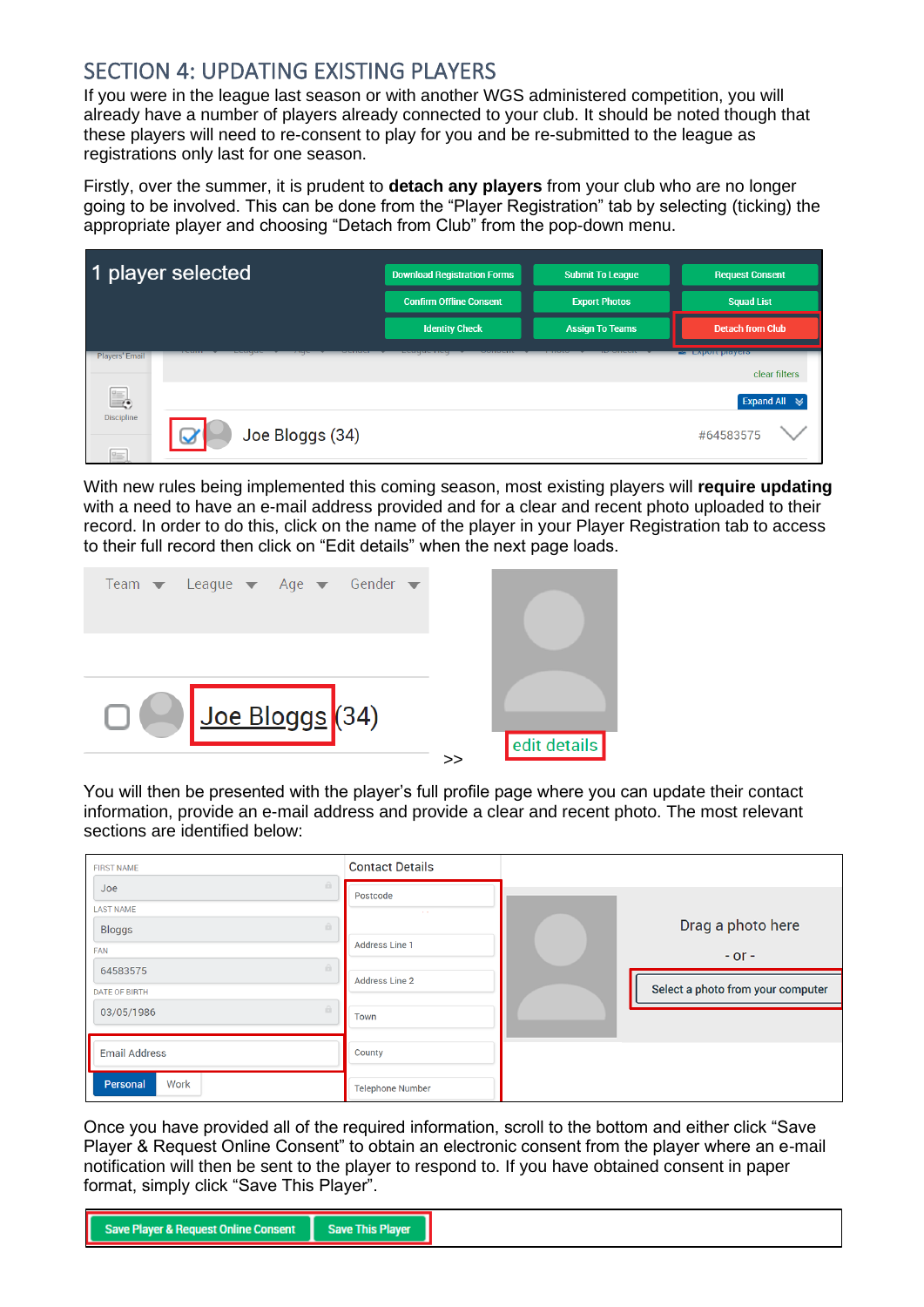# SECTION 5: CONFIRMING PLAYER CONSENT & SUBMITTING TO LEAGUE

Once you have added your players to the club and updated any existing players, if you haven't already done so in an earlier section, you will need to confirm that you have their consent to hold their registration for the current season and submit their registration to a league. Note that this consent is only for the present season and will automatically expire on 1<sup>st</sup> June each year. Consent must then be re-collected and re-submitted for subsequent seasons.

Consent can be confirmed in one of two ways, either by selecting the player and clicking **Request Consent** to send a notification e-mail to the player who must then respond before their registration can be processed. Alternatively, if you have received written consent from the player in a paper format (e.g. a club membership form) you can click the **Confirm Offline Consent** button instead after selecting the player.

| 1 player selected                                                                                              | <b>Submit To County</b>        | <b>Submit To League</b> | <b>Request Consent</b> |
|----------------------------------------------------------------------------------------------------------------|--------------------------------|-------------------------|------------------------|
|                                                                                                                | <b>Confirm Offline Consent</b> | Assign To Teams         | <b>Detach</b>          |
| Filter by name, team, FAN                                                                                      |                                |                         |                        |
| Alexandra Park First > Southern Amateur League > County Registration > League Registration >                   |                                |                         | riear filters          |
| Alicia Christensen (28)<br>Consent: Not Requested                                                              |                                |                         | #59525703              |
| County: Amateur Football Alliance<br>County: Not Requested<br>Alavandra Dark Firet<br>Conserver Mor Chapmanned |                                |                         |                        |

Once a player has consented to the registration, the club can then select that player and submit their registration to the league so long as the criteria set by the league has been met. For example, the league will only accept a registration if all parts of the player's contact details have been completed and that a clear and recent photo has been uploaded.

Click on the check box next to the player or players that you wish to register with the league and then select the option to **Submit to League**. This will mark that element of the player registration as Registration Pending.



Once the league have received these registration requests, the Registrations Secretary will receive notification and will approve them from their end, presuming that the associated signature sheet is received and all in order. If for any reason the Registrations Secretary is unable to approve the registration, they will provide a reason as to why not which you will be able to see.

IMPORTANT NOTE: a registration cannot be considered as accepted until it indicates such on your players list and is highlighted in green – **League: Registered**. The list of players shown on the league website for your club is updated twice a week so may be out of date on occasion. Always consider what the Whole Game System shows to be the most accurate information.